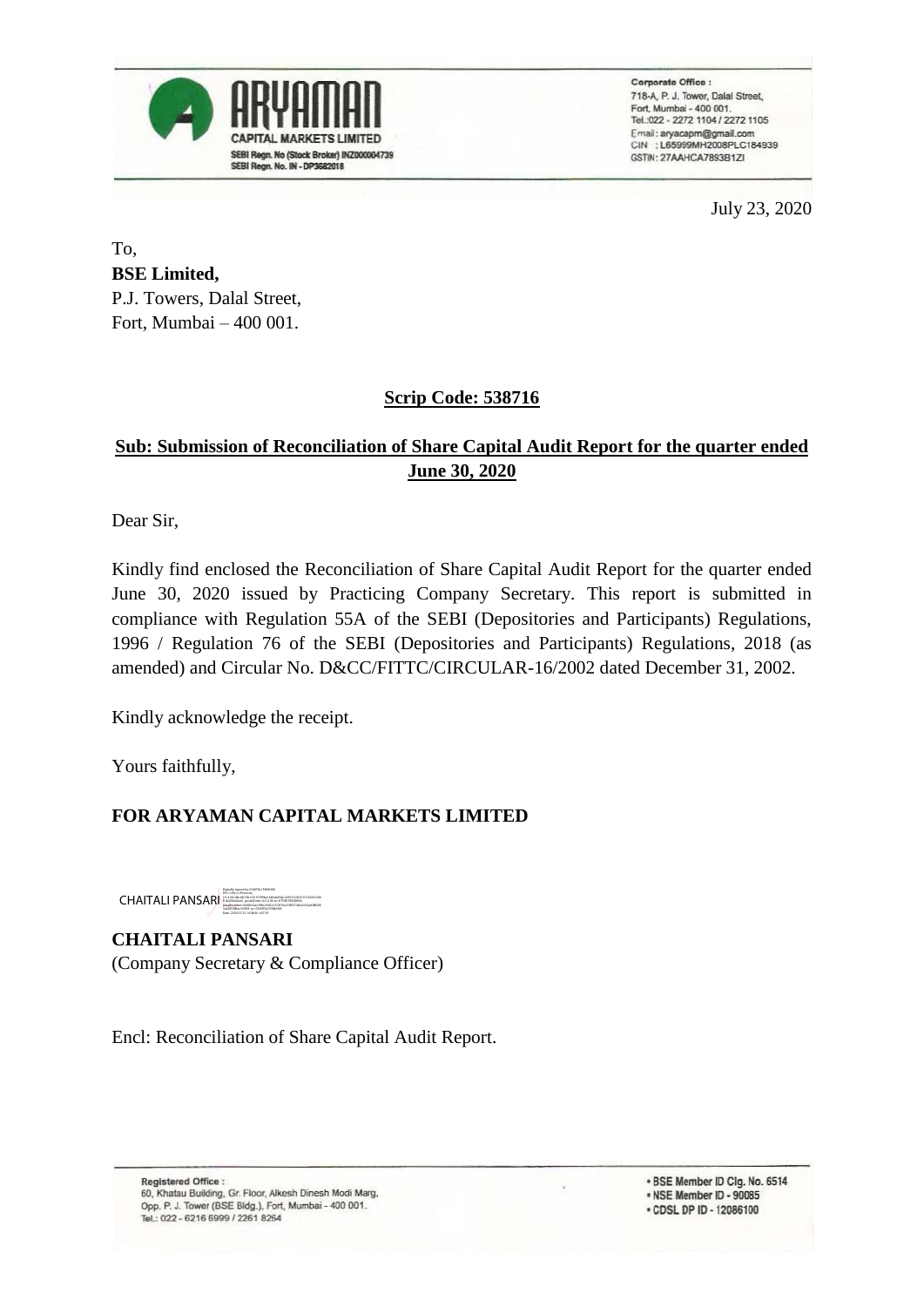# **JNG & co. Company Secretaries**

To,

The Board of Directors, M/s. Aryaman Capital Markets Limited Mumbai

#### Sub: Reconciliation of Share Capital Audit Certificate in terms of Regulation 76 of SEBI (Depositories & Participants) Regulations, 2018.

Dear Sir,

I have examined the Register of Members, beneficiary details furnished by the Depositories and other records / documents maintained by M/s. Aryaman Capital Markets Limited (hereinafter referred to as "the Company") and M/s. Bigshare Services Pvt. Ltd., the Registrar and Transfer Agent of the Company, for issuance of this certificate in accordance with circulars CIR/MRD/DP/30/2010 and D&CC/FITTC/CIR-16/2002 dated September 06, 2010 and December 31, 2002 respectively issued by the Securities and Exchange Board of India read with Regulation 76 of SEBI (Depositories & Participants) Regulations, 2018 (as amended)

In my opinion and to the best of my information and according to the explanations given to me and based on such verification as considered necessary, I hereby certify below the Reconciliation of Share Capital Report for quarter ended 30<sup>th</sup> June, 2020.

The report/certificate has been prepared on the basis of Data provide'd by RTA on best effort basis with a disclaimer of difficulties faced by RTA, both depositories and DPs in relation of processing of static data in case of Demat requests and related activities including matching of data between depositories, DP database syncing between the depositories, different file formats etc. resulting in delay in meeting the time lines by the RTAs in demat processing in certain cases, if any, and release due to these inconsistencies due to prevailing situation of COVID 19 pandemic and consequential lockdowns declared by each state Government.

On account of lockdown, it was not possible to physically verify the data by us however, on the basis of the information and explanations provided to us and records received in the electronic mode provided by the company as well as Registrar for the purpose of our verification in accordance with the SEBI Cir. D&CC/FITTC/CIR-16/2002 dated December 31, 2002, we have verified the details and found it to be correct.

|                | For Quarter Ended                   | 30.06.2020                                                                                                |                                             |  |  |  |
|----------------|-------------------------------------|-----------------------------------------------------------------------------------------------------------|---------------------------------------------|--|--|--|
| $\overline{2}$ | ISIN                                | INE229R01011                                                                                              |                                             |  |  |  |
| $\overline{3}$ | Face Value                          | Equity Share of Rs.10/- each                                                                              |                                             |  |  |  |
| $\overline{4}$ | Name of the Company                 | <b>Aryaman Capital Markets Limited</b>                                                                    |                                             |  |  |  |
| 5              | Registered Office Address           | 60, Ground Floor, Khatau Building, Alkesh Dinesh Modi<br>Marg, Opp. BSE Building, Fort, Mumbai - 400 001. |                                             |  |  |  |
|                |                                     |                                                                                                           |                                             |  |  |  |
| 6              | Correspondence Address              | 60, Ground Floor, Khatau Building, Alkesh Dinesh Modi                                                     |                                             |  |  |  |
|                |                                     | Marg, Opp. BSE Building, Fort, Mumbai - 400 001                                                           |                                             |  |  |  |
| $\overline{7}$ | Telephone & Fax Nos.                | Tel No.: 022 - 6216 6999 / 2261 8264                                                                      |                                             |  |  |  |
|                |                                     | Fax No.: $022 - 22630434$                                                                                 |                                             |  |  |  |
| 8              | Email Address                       | aryacapm@gmail.com                                                                                        |                                             |  |  |  |
| 9              | Names of the Stock Exchanges where  | BSE Ltd. (BSE)                                                                                            |                                             |  |  |  |
|                | the Company's securities are listed |                                                                                                           |                                             |  |  |  |
|                |                                     | <b>Number of Shares</b>                                                                                   | % of Total                                  |  |  |  |
|                |                                     |                                                                                                           | Issued Capita (Sold<br>CD                   |  |  |  |
| 10             | <b>Issued Capital</b>               | 1,19,77,126                                                                                               | 100.00<br>$\star$ / $\text{tCS} \cdot 7569$ |  |  |  |
|                |                                     |                                                                                                           | $\mathbb{Q}$<br>$R$ $R \cdot 8108$          |  |  |  |

,~~~Ck~,~m~as, **RanchodDas** Road~ **Dahisar** (West)~ **Mumbai-** 4CWa~81 of 2 ~I/!' **'Ii': 022** )i~1gf7~ 1+f'ribao-~4m~ 0 **+91 9702002189 EmaillD: jigar.gandhi@jngandco.m** tID: **Jnga**